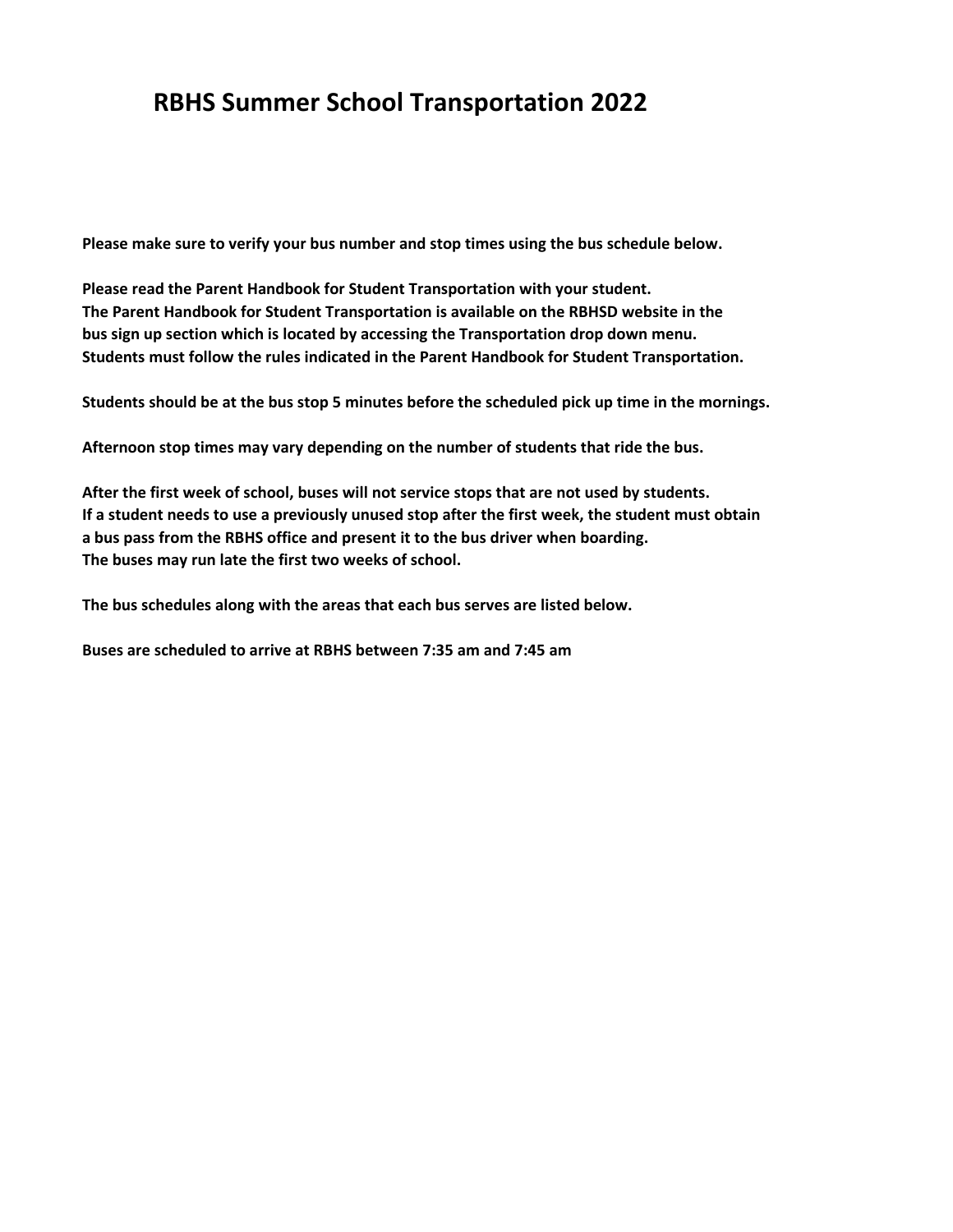### **Bus 14 Cottonwood**

|                                  | <b>AM</b> | <b>PM</b> |
|----------------------------------|-----------|-----------|
| 15800 Highway 36W                | 6:21      | 2:24      |
| Highway 36W @ Basler Rd          | 6:24      | 2:27      |
| Bowman Rd @ Starr Dr             | 6:35      | 2:38      |
| Bowman Rd @ Shelter Haven Ct     | 6:36      | 2:39      |
| Bowman Rd @ Benson Rd            | 6:40      | 2:43      |
| Bowman Rd @ Del Norte Dr         | 6:41      | 2:44      |
| Bowman Rd @ Landes Rd            | 6:42      | 2:45      |
| Rio Alto Dr @ Dinghy Pl          | 6:59      | 3:01      |
| River View Dr @ Big Bend Dr      | 7:02      | 3:04      |
| River View Dr @ Indian Creek Dr  | 7:03      | 3:05      |
| 22122 River View Dr              | 7:04      | 3:06      |
| 20250 Lake California Rd         | 7:09      | 3:11      |
| Hooker Creek Rd @ Quail Ridge Rd | 7:21      | 3:23      |
| Hooker Creek Rd @ Basler Rd      | 7:22      | 3:24      |
| Hooker Creek Rd @ N. Granite Dr  | 7:25      | 3:28      |
| Old Mission Dr @ Mailboxes       | 7:33      | 3:34      |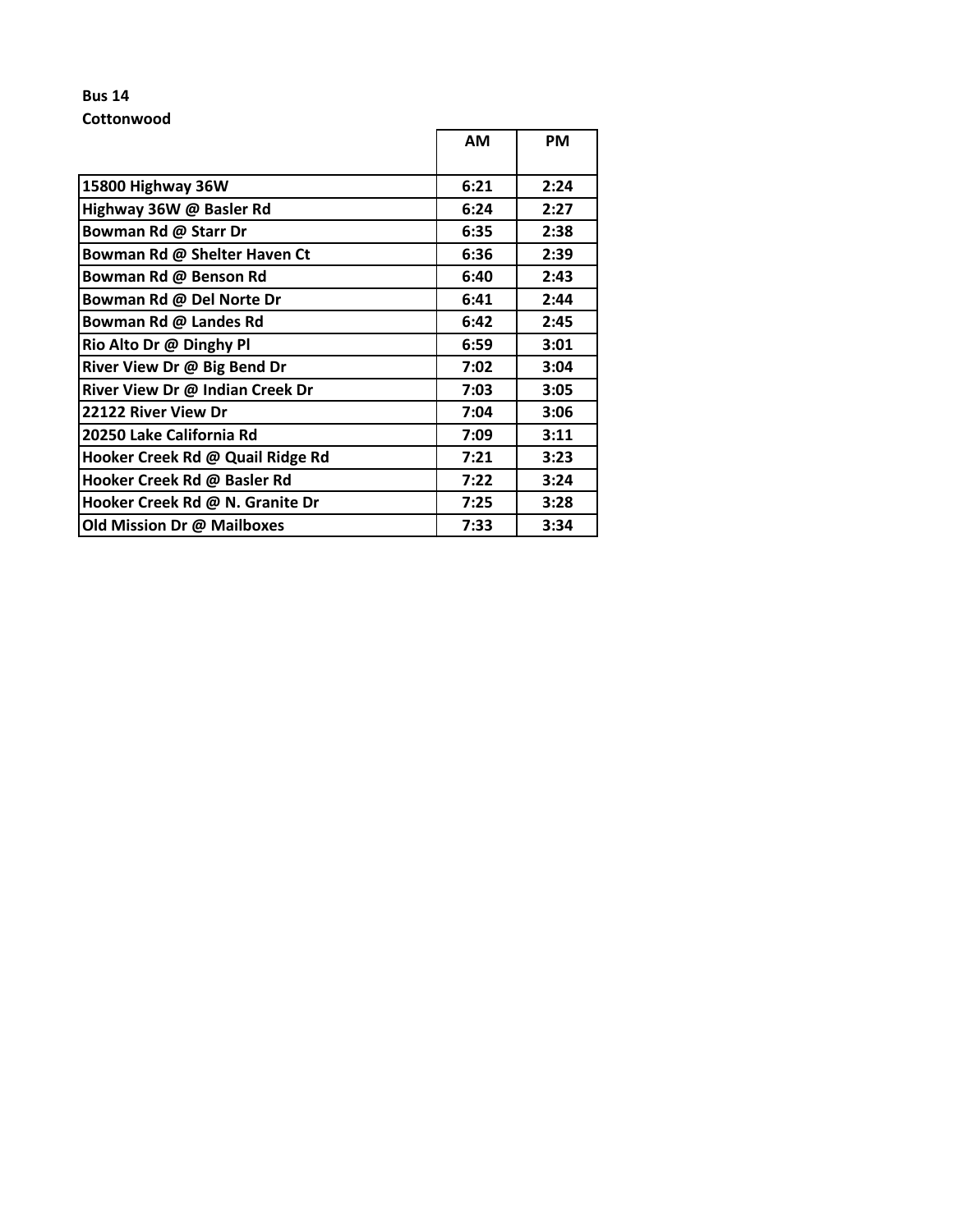# **Bus 52 Gerber/99W/Crosby/Kimball/Live Oak/ Reeds Creek/Callahan AM AM PM**

| Highway 99W @ Thomes Ave           | 6:29 | 3:20 |
|------------------------------------|------|------|
| Highway 99W @ Reno Ave             | 6:30 | 3:21 |
| Highway 99W @ Tehama Ave           | 6:32 | 3:23 |
| Highway 99W @ Pomona Ave           | 6:33 | 3:24 |
| Highway 99W @ Olive Ave            | 6:34 | 3:25 |
| Highway 99W @ Smith Ave            | 6:35 | 3:26 |
| Highway 99W @ Gyle Rd              | 6:36 | 3:27 |
| Truckee Ave @ Rodeo Ave            | 6:42 | 3:33 |
| 22872 Gerber Rd                    | 6:45 | 3:36 |
| Ventura Ave @ Chipman Ave          | 6:50 | 3:41 |
| E. Chard Ave @ First Ave           | 6:52 | 3:43 |
| Highway 99W @ Flores Ave           | 6:54 | 3:18 |
| Rawson Rd @ Sacramento Ave         | 7:02 | 3:10 |
| South Jackson St @ Crosby Ln       | 7:05 | 2:29 |
| 585 Kimball Rd                     | 7:08 | 2:31 |
| 12055 Highway 99W (Friendly Acres) | 7:12 | 2:21 |
| Solar Dr @ Dewitt Ave              | 7:14 | 3:03 |
| 22385 Manor Ln                     | 7:17 | 3:05 |
| 22555 Sunbright Ave                | 7:19 | 2:23 |
| Walton Dr @ Wernmark Dr            | 7:27 | 2:56 |
|                                    |      |      |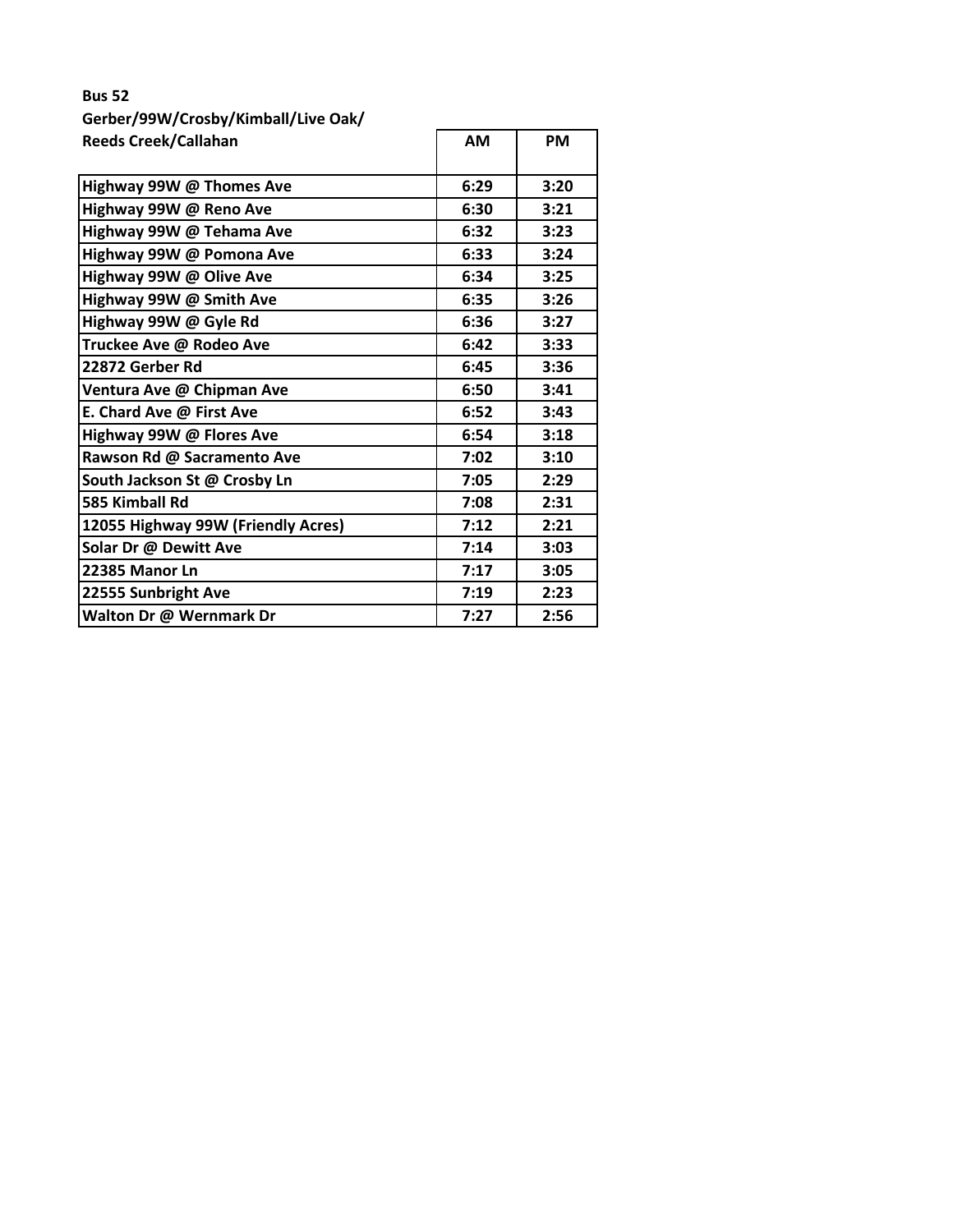### **Bus 53 99E, Antelope area, 36W, Baker**

| Highway 99E @ Patterson Rd<br>6:19<br>3:42<br>6:20<br>3:43<br>Highway 99E @ Bray Ave<br>Highway 99E @ Craigs Creek Ln<br>6:21<br>3:44<br>Highway 99E @ 4th St<br>6:27<br>3:51<br>Highway 99E @ 3rd St<br>6:28<br>3:52<br>Fox St @ Maintenance Yard<br>6:30<br>3:53<br>Highway 99E @ Wilson St<br>6:32<br>3:54<br>Highway 99E @ 9th Ave<br>6:34<br>3:56<br>6:35<br>Highway 99E @ 62nd Ave<br>3:57<br>Highway 99E @ Kansas Ave<br>6:38<br>4:00<br>Highway 99E @ Electric Ave<br>6:40<br>4:02<br>13523 Arch St<br>6:45<br>3:38<br>Chestnut Ave @ Roundup Ave<br>6:48<br>2:17<br>Chestnut Ave @ Berrendos Ave<br>6:49<br>2:18<br>2:21<br>Rio Vista Ave @ Snug Harbor<br>6:51<br>Kaer Ave @ Roundup Ave<br>6:54<br>2:24<br>Belle Mille Rd @ Mary Ln<br>6:55<br>2:25<br>235 Williams Ave<br>6:59<br>3:29<br>Sale Ln @ Gamay Ct<br>7:01<br>3:31<br>Gilmore Rd @ Mina Ave<br>7:07<br>3:24<br>Center Ave @ Front Ave<br>7:11<br>3:20<br>Oak Knoll Dr @ Drake Rd<br>7:26<br>3:05<br>19035 Highway 36W<br>7:28<br>3:06<br>McCoy Rd @ Saddlebrook Dr<br>7:32<br>2:59<br>Baker Rd @ Manter Ct<br>7:35<br>2:57<br>13479 Baker Rd (Stoll)<br>7:36<br>2:56 | <b>AM</b> | <b>PM</b> |
|--------------------------------------------------------------------------------------------------------------------------------------------------------------------------------------------------------------------------------------------------------------------------------------------------------------------------------------------------------------------------------------------------------------------------------------------------------------------------------------------------------------------------------------------------------------------------------------------------------------------------------------------------------------------------------------------------------------------------------------------------------------------------------------------------------------------------------------------------------------------------------------------------------------------------------------------------------------------------------------------------------------------------------------------------------------------------------------------------------------------------------------------|-----------|-----------|
|                                                                                                                                                                                                                                                                                                                                                                                                                                                                                                                                                                                                                                                                                                                                                                                                                                                                                                                                                                                                                                                                                                                                            |           |           |
|                                                                                                                                                                                                                                                                                                                                                                                                                                                                                                                                                                                                                                                                                                                                                                                                                                                                                                                                                                                                                                                                                                                                            |           |           |
|                                                                                                                                                                                                                                                                                                                                                                                                                                                                                                                                                                                                                                                                                                                                                                                                                                                                                                                                                                                                                                                                                                                                            |           |           |
|                                                                                                                                                                                                                                                                                                                                                                                                                                                                                                                                                                                                                                                                                                                                                                                                                                                                                                                                                                                                                                                                                                                                            |           |           |
|                                                                                                                                                                                                                                                                                                                                                                                                                                                                                                                                                                                                                                                                                                                                                                                                                                                                                                                                                                                                                                                                                                                                            |           |           |
|                                                                                                                                                                                                                                                                                                                                                                                                                                                                                                                                                                                                                                                                                                                                                                                                                                                                                                                                                                                                                                                                                                                                            |           |           |
|                                                                                                                                                                                                                                                                                                                                                                                                                                                                                                                                                                                                                                                                                                                                                                                                                                                                                                                                                                                                                                                                                                                                            |           |           |
|                                                                                                                                                                                                                                                                                                                                                                                                                                                                                                                                                                                                                                                                                                                                                                                                                                                                                                                                                                                                                                                                                                                                            |           |           |
|                                                                                                                                                                                                                                                                                                                                                                                                                                                                                                                                                                                                                                                                                                                                                                                                                                                                                                                                                                                                                                                                                                                                            |           |           |
|                                                                                                                                                                                                                                                                                                                                                                                                                                                                                                                                                                                                                                                                                                                                                                                                                                                                                                                                                                                                                                                                                                                                            |           |           |
|                                                                                                                                                                                                                                                                                                                                                                                                                                                                                                                                                                                                                                                                                                                                                                                                                                                                                                                                                                                                                                                                                                                                            |           |           |
|                                                                                                                                                                                                                                                                                                                                                                                                                                                                                                                                                                                                                                                                                                                                                                                                                                                                                                                                                                                                                                                                                                                                            |           |           |
|                                                                                                                                                                                                                                                                                                                                                                                                                                                                                                                                                                                                                                                                                                                                                                                                                                                                                                                                                                                                                                                                                                                                            |           |           |
|                                                                                                                                                                                                                                                                                                                                                                                                                                                                                                                                                                                                                                                                                                                                                                                                                                                                                                                                                                                                                                                                                                                                            |           |           |
|                                                                                                                                                                                                                                                                                                                                                                                                                                                                                                                                                                                                                                                                                                                                                                                                                                                                                                                                                                                                                                                                                                                                            |           |           |
|                                                                                                                                                                                                                                                                                                                                                                                                                                                                                                                                                                                                                                                                                                                                                                                                                                                                                                                                                                                                                                                                                                                                            |           |           |
|                                                                                                                                                                                                                                                                                                                                                                                                                                                                                                                                                                                                                                                                                                                                                                                                                                                                                                                                                                                                                                                                                                                                            |           |           |
|                                                                                                                                                                                                                                                                                                                                                                                                                                                                                                                                                                                                                                                                                                                                                                                                                                                                                                                                                                                                                                                                                                                                            |           |           |
|                                                                                                                                                                                                                                                                                                                                                                                                                                                                                                                                                                                                                                                                                                                                                                                                                                                                                                                                                                                                                                                                                                                                            |           |           |
|                                                                                                                                                                                                                                                                                                                                                                                                                                                                                                                                                                                                                                                                                                                                                                                                                                                                                                                                                                                                                                                                                                                                            |           |           |
|                                                                                                                                                                                                                                                                                                                                                                                                                                                                                                                                                                                                                                                                                                                                                                                                                                                                                                                                                                                                                                                                                                                                            |           |           |
|                                                                                                                                                                                                                                                                                                                                                                                                                                                                                                                                                                                                                                                                                                                                                                                                                                                                                                                                                                                                                                                                                                                                            |           |           |
|                                                                                                                                                                                                                                                                                                                                                                                                                                                                                                                                                                                                                                                                                                                                                                                                                                                                                                                                                                                                                                                                                                                                            |           |           |
|                                                                                                                                                                                                                                                                                                                                                                                                                                                                                                                                                                                                                                                                                                                                                                                                                                                                                                                                                                                                                                                                                                                                            |           |           |
|                                                                                                                                                                                                                                                                                                                                                                                                                                                                                                                                                                                                                                                                                                                                                                                                                                                                                                                                                                                                                                                                                                                                            |           |           |
|                                                                                                                                                                                                                                                                                                                                                                                                                                                                                                                                                                                                                                                                                                                                                                                                                                                                                                                                                                                                                                                                                                                                            |           |           |
|                                                                                                                                                                                                                                                                                                                                                                                                                                                                                                                                                                                                                                                                                                                                                                                                                                                                                                                                                                                                                                                                                                                                            |           |           |